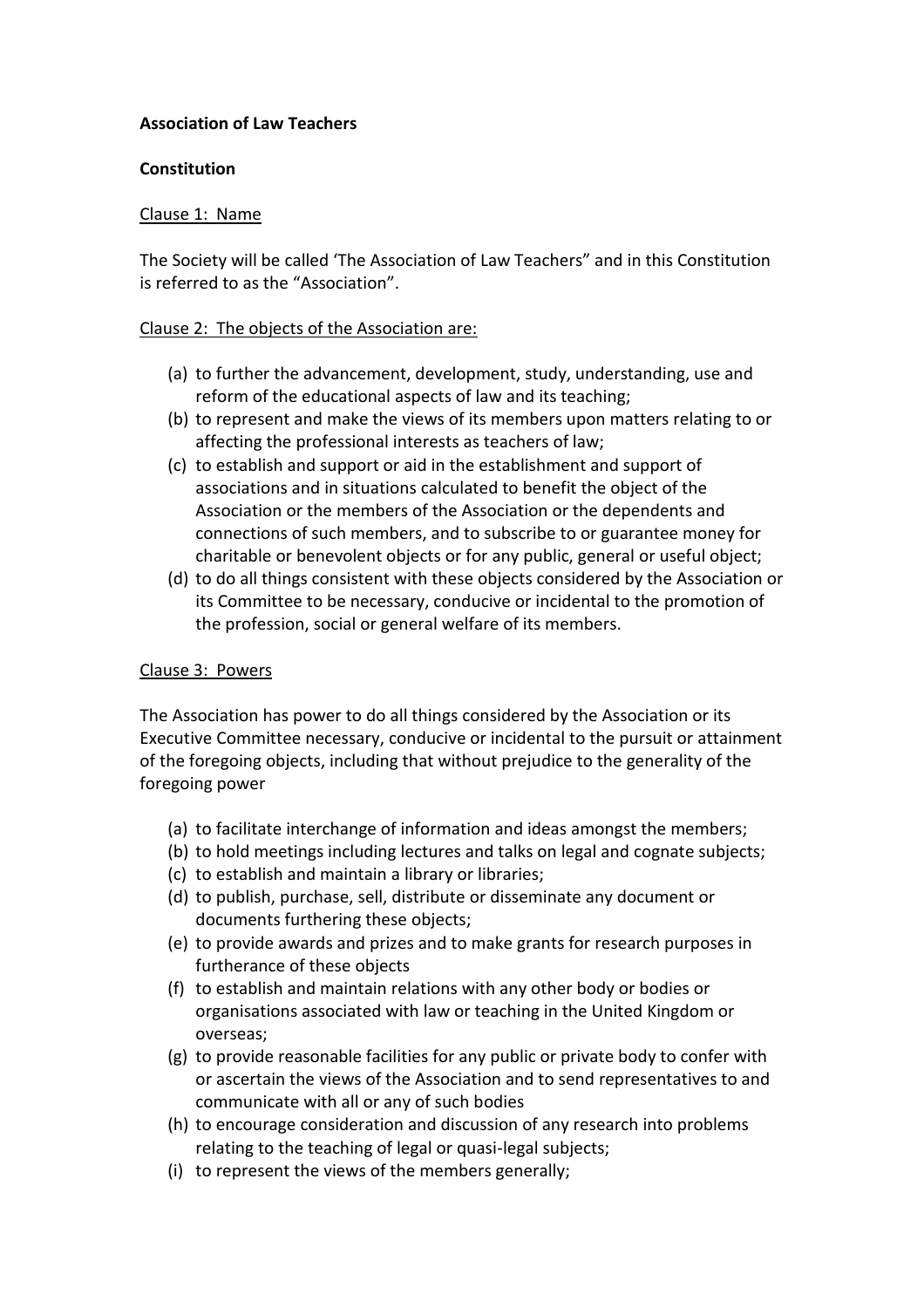- (j) to put forward proposals for law or educational reforms and to represent the views of the members in connection therewith;
- (k) to cooperate with organisations having similar or sympathetic aims and generally to do all such acts as should further the active and harmonious life of the Association and its members;
- (l) to borrow money and to mortgage or charge the property of the Association or any part thereof and to issue securities whether outright or as security for any debt, liability for obligation of the Association or any third party

#### Clause 4: Membership

- (a) The Association shall consist of subscribing members, with the rights and obligations set out in the constitution.
- (b) Applications for membership must be signed by the applicant.
- (c) When a person has been registered as a member and has paid the appropriate subscription, he shall be a member of the Association and shall be deemed to have agreed to be bound by this Constitution and any byelaws or rules made thereunder.
- (d) Members shall pay a yearly subscription of such sum as a General Meeting shall from time to time determine.
- (e) Members are eligible for election as officers of the Association or as members of its Executive Committee and they shall have the right to vote at all General Meetings or at any Committee or Working Party to which they may be elected or appointed.
- (f) No person shall be a member unless that person
	- i. holds or held at the time of their registration an appointment in legal education, OR
	- ii. is in possession of an academic or professional legal qualification or is otherwise suitably qualified in those aspects of law which he is teaching, OR
	- iii. has duties or interests which are relevant to legal education.
- (g) The Executive Committee may, by Resolution, call upon a member to resign from the Association, stating concisely in writing the grounds for such call, and if that member does not so resign in sixty days after being so called upon, the Executive Committee may by Resolution terminate that person's membership always provided that, before coming to a decision, the Executive Committee shall find afford the member concerned such proper facilities for stating his case to them, either orally or in writing, as the said member may wish. Any adjustment between the Association and such a member shall be in the discretion of the Executive Committee.
- (h) The Executive Committee may make announcements and publications in the name of the Association  $\frac{1}{2}$  in writing or depute that duty to a sub-committee or to any member and without that authority no member shall take any public action or make any public announcement in the name of the Association, or otherwise do anything directly or indirectly to represent that any proposal, action or statement of fact or opinion has the approval of the Association.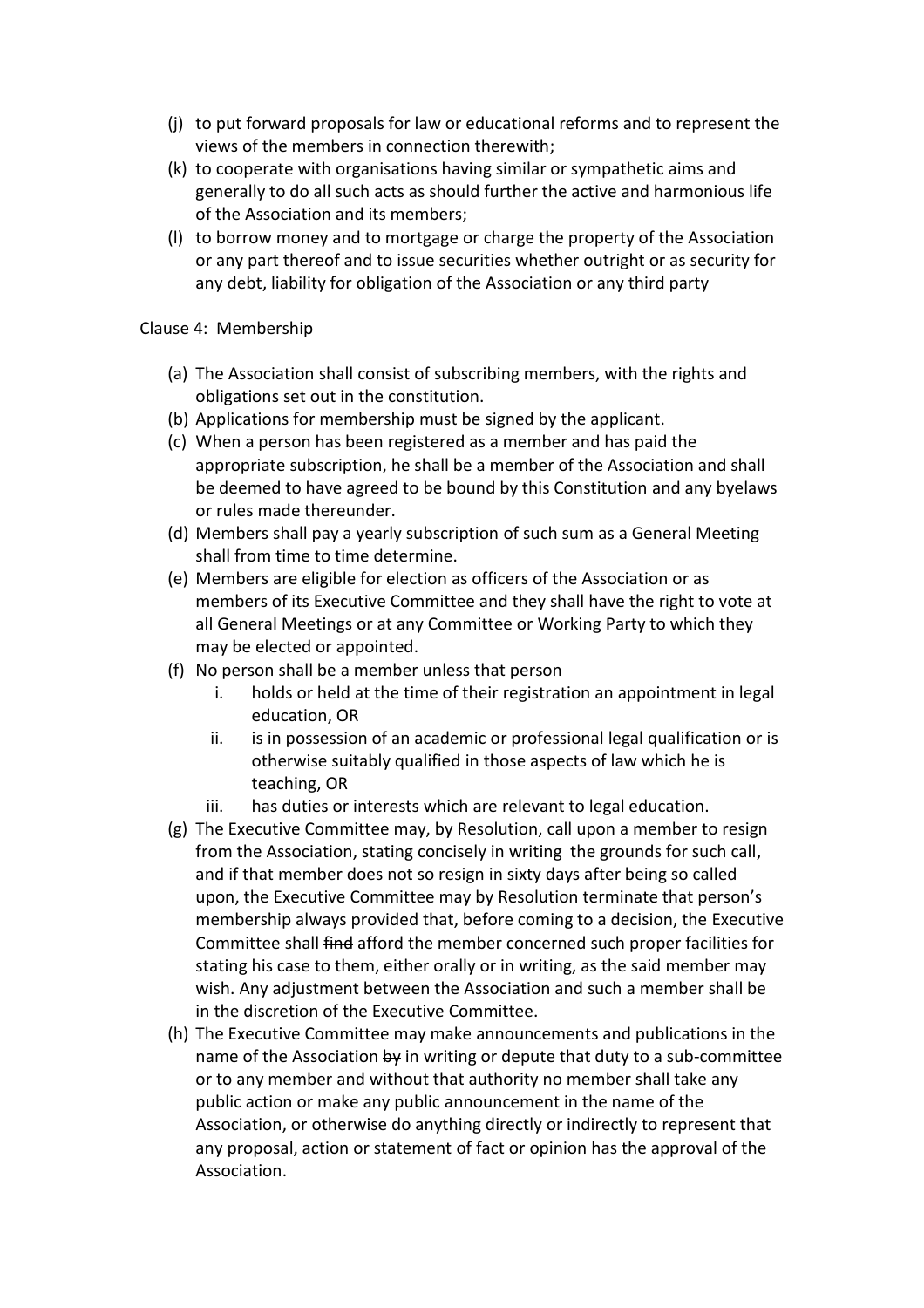#### Clause 5: Annual subscription

- (a) Annual subscriptions, after registration as a member, shall become due on the first day of January in each year. Membership is continuous and unless written notice of resignation is received by the Secretary not later than 31<sup>st</sup> December in any year, a member shall be liable for their subscription for the following year. The Executive Committee may for special reasons wholly or partly remit or waive the payment of any subscription in any case and subject to such conditions as they think fit.
- (b) A member whose subscription is in arrears on the  $31<sup>st</sup>$  day of March after it has become due shall not be entitled to any rights or privileges of membership until the arrears are paid.
- (c) The names of all members whose subscriptions remain unpaid on the  $30<sup>th</sup>$ day of April next after they have become due shall be reported to the Committee at its next meeting and all members whose subscriptions are in arrears on said 30<sup>th</sup> day of April shall thereafter be removed from membership unless the Executive Committee shall, for special reason, otherwise determine.
- (d) In this Clause the term 'annual subscription' includes all or any of the fees or payments referred to in Clause 4(d).

### Clause 6: Honorary Members

The Executive Committee may elect any person as an Honorary Member of the Association for such period and subject to such conditions as they think fit.

#### Clause 7: General Meeting

- (a) The Annual General Meeting of the Members of the Association shall be held once in every calendar year to transact the following business:
	- i. To receive, and if approved, to adopt the Annual Report and an audited Statement of the Accounts to the end of the last preceding financial year;
	- ii. To elect the officers, members of the Executive Committee and, if thought fit, a President and Vice-President;
	- iii. To elect an auditor
	- iv. To deal with any matters that the Executive Committee desires to bring before the members and any proposals from members that should be considered by the Association in General Meeting.
- (b) A General Meeting of the Association may be called at any time by the Executive Committee where a minimum of 25 members request a General Meeting in writing to the Secretary stating the purpose for which such meeting is desired and setting out any resolutions which are to be proposed, a General Meeting shall be called within 42 days of receipt of the request.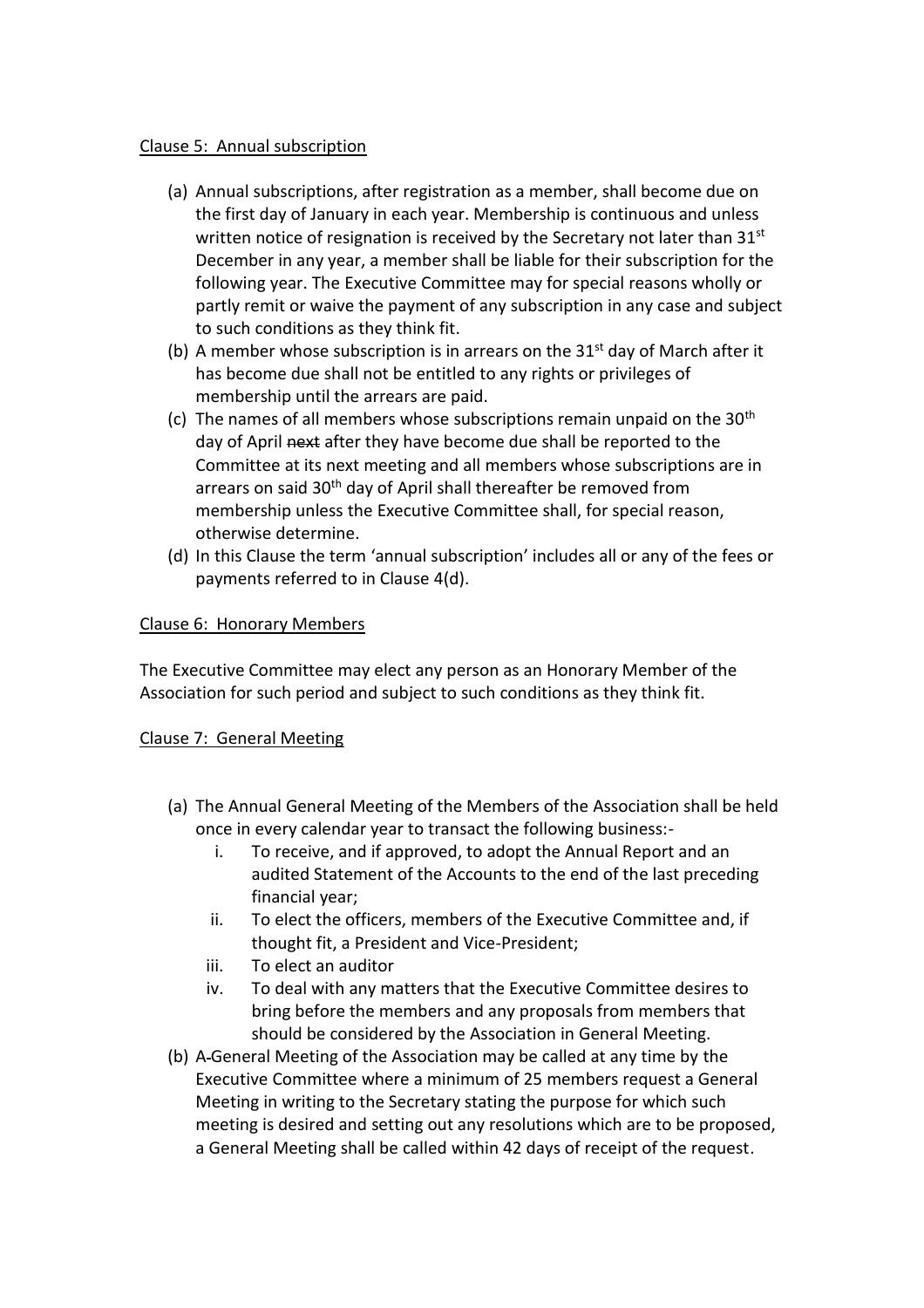The notice calling such meeting shall set out the purpose and no business shall be transacted at such meeting other than that specified in such notice.

- (c) A notice convening any General Meeting shall be sent to all members not less than twenty-eight days before the meeting and should shall specify the business of the Meeting. In the case of the Annual General Meeting, the Annual Report of the Committee and Accounts should be made available to members not less than twenty-four hours before the time appointed for the commencement of the meeting.
- (d) The Chair at all General Meetings and adjournments thereof shall be taken by the Chairman of the Association, or if he the Chair is unable or unwilling to attend by the Vice-Chair and or by such other member as may be appointed by the Executive Committee. If the Chair<del>man</del>, Vice-Chair<del>man</del> or the member so appointed is not present within fifteen minutes after the time appointed for the meeting to begin, the members present may elect, by a show of hands, one of their number to take the Chair at that meeting and any adjournments thereof.
- (e) Votes at a General Meeting may be cast as follows:
	- i. Each member whose subscription is fully paid up to the date of the meeting shall have one vote.
	- ii. The Chair man of the meeting shall have a second or casting vote.
	- iii. A resolution put to the meeting shall be decided on a show of hands by a majority of those present in person and entitled to vote, unless before or upon the declaration of the result of a show of hands a ballot be demanded by at least twenty of those present in person and entitled to vote and unless a ballot be so demanded, a declaration by the Chairman of the meeting that a resolution has been carried by a particular majority shall be conclusive.
	- iv. If a ballot is demanded it shall be taken in accordance with the following provisions:
		- A. Within fourteen days after such demand the Secretary shall serve upon all members entitled to vote at the General meeting at which the ballot was demanded, a ballot paper setting out the resolution in respect of which the ballot was so demanded. The Ballot paper shall contain instructions as to voting and shall be in the form generally as the Committee shall from time to time prescribe.
		- B. Ballot papers shall be deposited at the address prescribed on the instructions not later than twenty-one days after the date of dispatch by the Secretary and in default shall be treated as not valid.
	- v. The result of any such ballot shall be deemed to be the resolution of the meeting at which the ballot was demanded and shall be made public in such manner as the Chairman of the meeting shall direct.
	- vi. No ballot shall be demanded on the election of the Chairman of a meeting or on any question of adjournment.
- (f) Any resolution for consideration at any General Meeting must be received by the Secretary not less than twelve hours before the time appointed for the commencement of the Meeting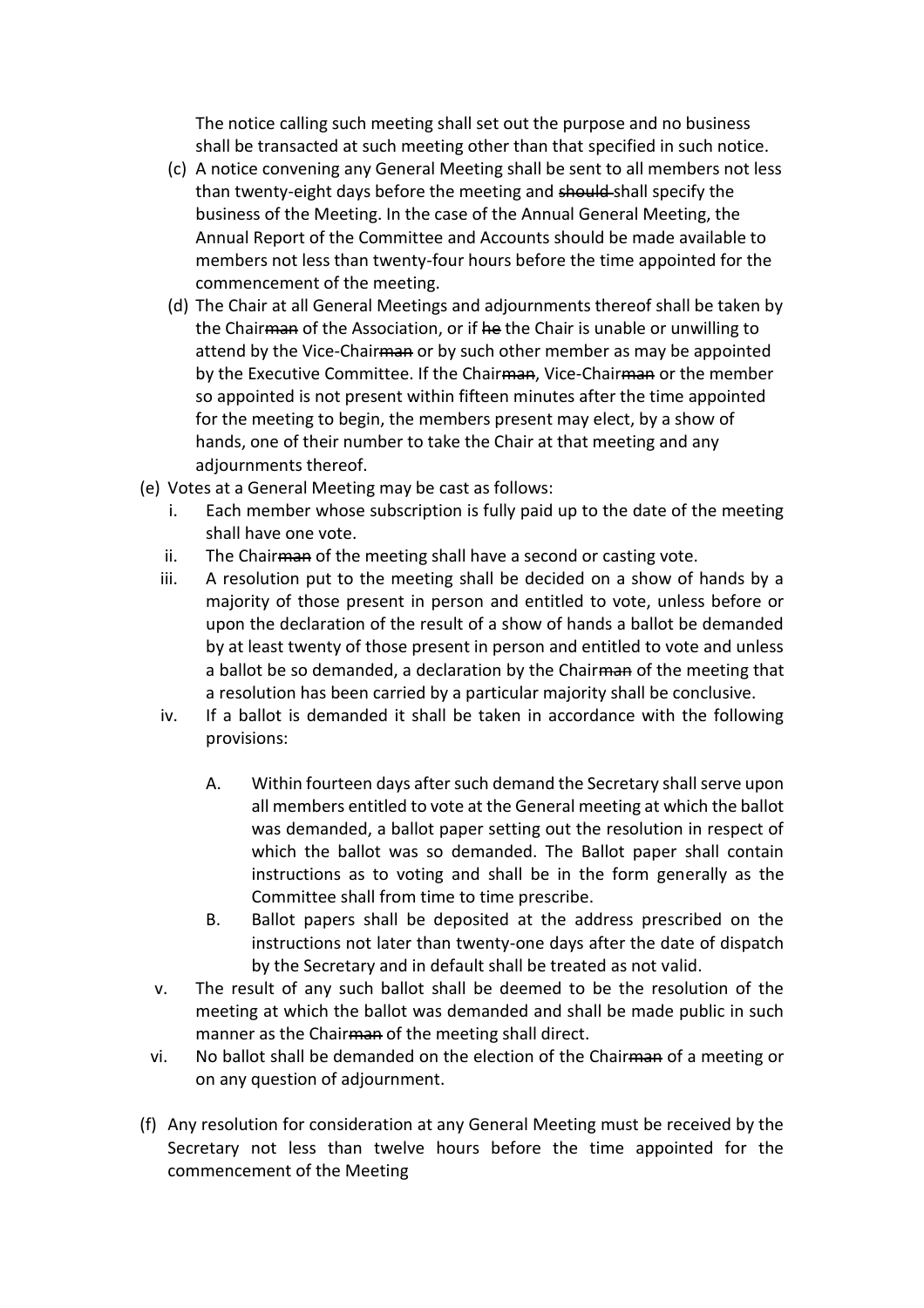- (g) No amendment of a resolution at a General Meeting should be moved without the consent of the Chair thereof unless notice of such amendment shall have been given in writing to the Secretary not less than one hour before the time appointed for the commencement of the Meeting.
- (h) Whenever an amendment to a resolution at the General Meeting has been moved and seconded, no second or subsequent amendment shall be moved until the first amendment shall have been disposed of.
- (i) The Chair may call the attention of the meeting to any continued irrelevance or repetition or any breach of order on the part of a speaker and may direct such member to discontinue.
- (j) If within fifteen minutes from the time appointed for a General Meeting a quorum (and twenty members personally present shall constitute a quorum) is not present, the meeting shall stand adjourned to the same day in the next week at the same time and place or at such other place as the Chair appointed to take the meeting shall appoint; if at such an adjourned meeting a quorum is not present within fifteen minutes as aforesaid, those members present shall constitute a quorum.
- (k) The Chair with the consent of any General Meeting may adjourn it as agreed but no business shall be transacted at any adjourned or further adjourned meeting other than that which might have been transacted at the meeting itself and save as aforesaid it shall not be necessary to give any notice of an adjourned meeting or of the business to be transacted thereat.

#### Clause 8: Officers, President or Vice-President

- (a) The Officers of the Association shall be the Chair, Vice-Chair, Secretary, Treasurer, Recruitment Secretary and Membership Secretary, and all these Officers (with the exception of the Chair who shall, without further election be the immediate past Vice-Chair) shall be elected from members of the Association at the Annual General Meeting. Provided that no nomination or election as an Officer of the Association shall be valid unless, not less than twenty-four hours before the election there shall have been delivered to the Secretary a nomination in writing signed by two members qualified to attend and vote together with the consent in writing signed by the nominee.
- (b) The Annual General Meeting may also if it thinks fit elect a President and one or more Vice-Presidents.

#### Clause 9: Committee

(a) Subject to such directions as may be given from time to time by the Association in General Meeting, the business and affairs of the Association shall be managed by an Executive Committee of members of the Association consisting of the Officers of the Association, not more than fifteen elected members of the Association and any members co-opted under the provision of sub-clause (h) below. The Editor of the Law Teacher journal will be, by virtue of holding the role, also be a member of the Executive Committee.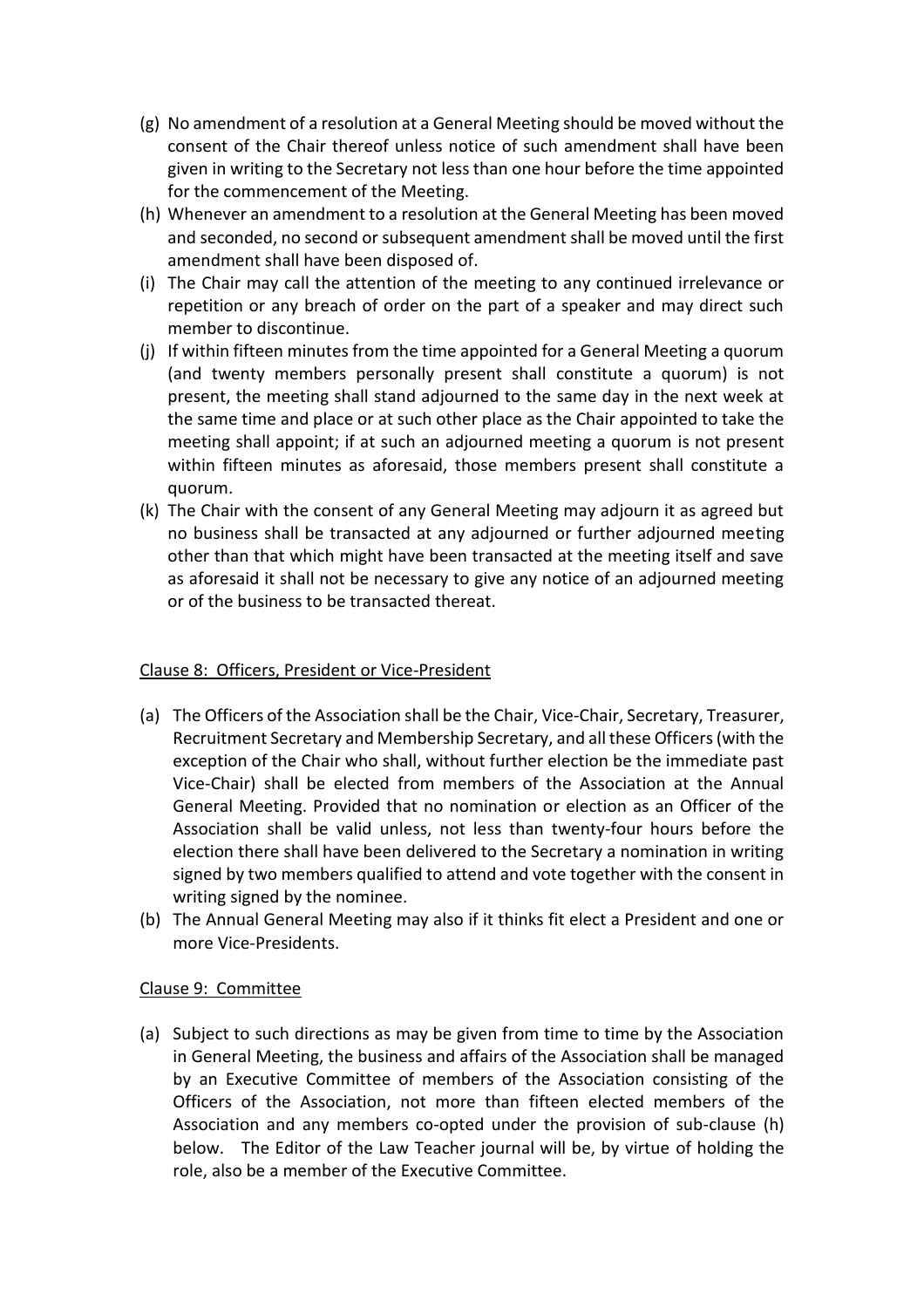- (b) Any casual vacancy may be filled by the Executive Committee; such appointments shall terminate at the next Annual General Meeting.
- (c) No member shall be elected a member of the Executive Committee unless not less than twenty-four hours before the Annual General Meeting there shall have been delivered to the Secretary a nomination in writing signed by two members qualified to attend and vote thereat and also a consent in writing signed by the nominee.
- (d) Four members of the Executive Committee shall form a quorum of a meeting of the Executive Committee
- (e) The Executive Committee shall meet as may be necessary. Four members of the Executive Committee may, by signed written notice to the Secretary direct him or her to call a meeting within fourteen days and if the Secretary fails to do so may themselves call such a meeting by giving not less than seven days' notice in writing to the members of the Executive Committee.
- (f) The Chair and Vice Chair shall be elected for a term of two years. The other Officers of the Association shall be elected for a term of three years which may be renewable. Other members of the Executive Committee shall be elected for a term of three years which may be renewed once.
- (g) The Executive Committee may in addition to the Officers and members elected at the Annual General Meeting co-opt not more than seven members. Such coopted members shall retire at the next Annual General Meeting but shall be eligible to be co-opted again.
- (h) The Executive Committee may regulate its own proceedings as it may think fit.
- (i) The Chair shall have a casting vote.
- (j) The Executive Committee shall have the sole control and management of the income and property of the Association and also the entire management and superintendence of all other affairs and concerns thereof, and the exclusive right of appointing and prescribing respective duties, salaries and remuneration of and of removing such paid servants of the Association as may be deemed necessary or useful for its purpose. The Executive Committee shall have power to enter into arrangements for insurance and the provision of pensions or annuities for such servants of the association as the Executive Committee may think fit.
- (k) At least seven days written notice of a meeting of the Executive Committee shall be given to each member of the Executive Committee whenever it is necessary.
- (l) The Executive Committee may remove an Officer or member of the Executive Committee from office or membership of the Executive Committee by a Resolution passed by a majority of not less than three quarters of all members of the Executive Committee provided that such Officer or member shall be given fourteen days' notice of this Resolution accompanied by a statement of the grounds thereof and shall be entitled to make written representations to the Executive Committee.

#### Clause 10: Decision and voting at committee and other meetings

(a) Every question to be submitted to any meeting of the Executive Committee or any sub-committee or any Working Party shall be put to the meeting by its Chair and their decision as to the wishes or sense of the meeting shall be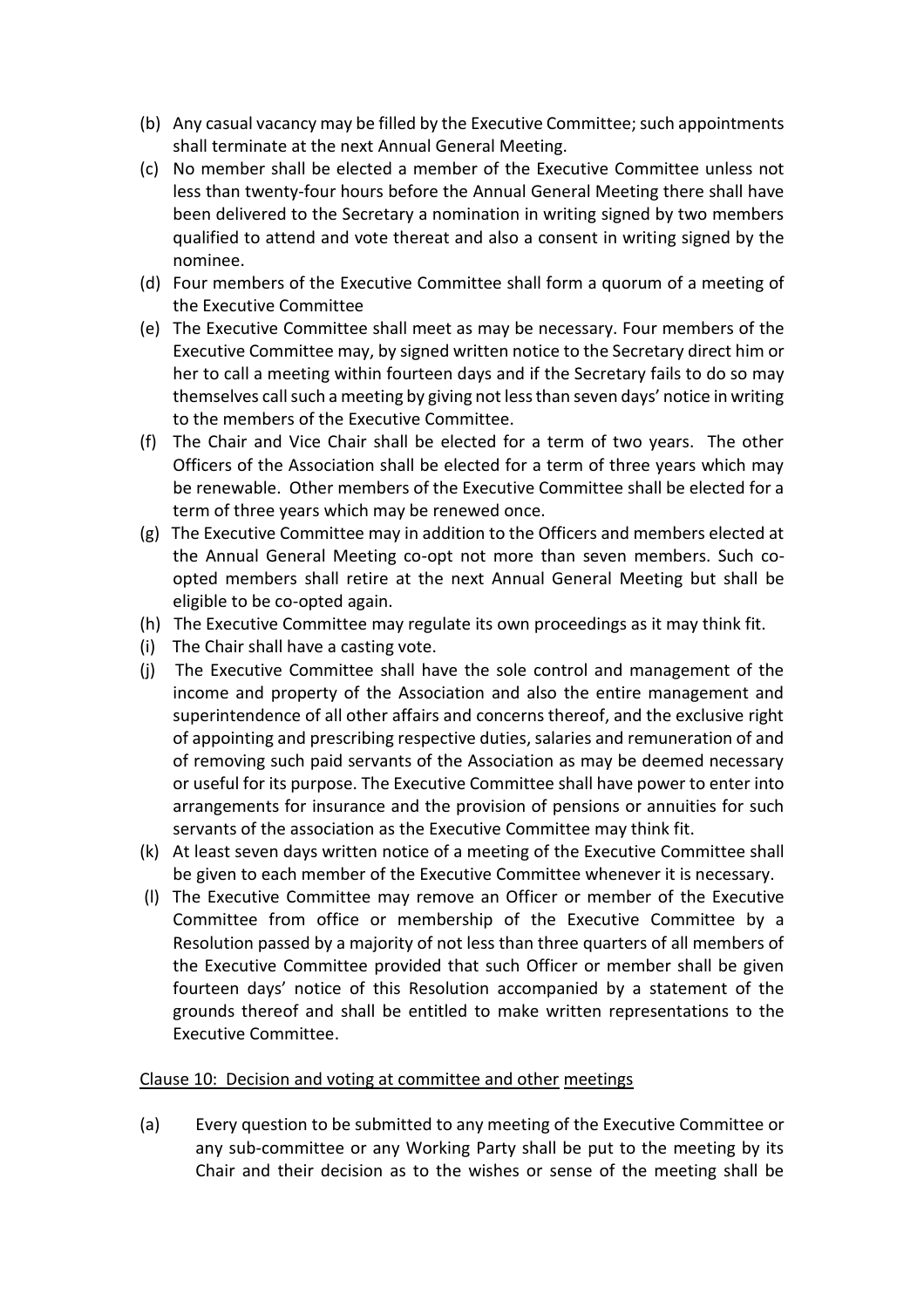conclusive unless it be challenged by any member properly present and entitled to vote at the meeting. If challenged, the decision shall be by vote on a show of hands.

(b) All questions that are to be decided by a vote shall, with the exception of those for which a special majority is required by the constitution, be decided by a simple majority of those present and voting at the meeting.

#### Clause 11: Sub-committees and working parties

- (a) The Executive Committee may appoint sub-committees to consider and report on any matters and members, except one, of such sub-committees need not necessarily be members of Executive Committee.
- (b) The Executive Committee or a sub-committee may appoint Working Parties to consider and report on any matter within the terms of reference assigned to them and such Working Parties need not contain a member of the Executive Committee unless the Executive Committee has so directed.
- (c) Unless otherwise decided by the Executive Committee, sub-committees and Working Parties shall elect their own Chair and have power to co-opt up to five members of the Association.
- (d) The Executive Committee may alter the membership of a sub-committee or Working Party at any time.
- (e) No sub-committee or Working Party shall have power to act on behalf of the Association unless expressly authorised to do so by the Executive Committee, nor may any sub-committee or Working Party spend any money or enter into any obligation unless expressly authorised by the Executive Committee.

#### Clause 12: Alteration to constitution

- (a) This Constitution may be altered only at a General Meeting called for the purpose. The notice shall state and explain the proposed alteration or alterations.
- (b) At least three-quarters of the members voting shall vote in favour of the alteration to make it effective.

# Clause 13: Finance

- (a) The financial year of the Association shall end on  $31<sup>st</sup>$  day of December in each year.
- (b) The income and property of the Association and all moneys received by or on its behalf shall, subject to any directions of a General Meeting, be under the control of the Executive Committee and shall be applied solely towards the furtherance, promotion and execution of the objects of the Association of which the Executive Committee shall be the sole judge and upon which their decision shall be final. No portion of the income or property of the Association shall be paid by way of dividend, bonus or profit to any member PROVIDED that nothing herein contained or expressed shall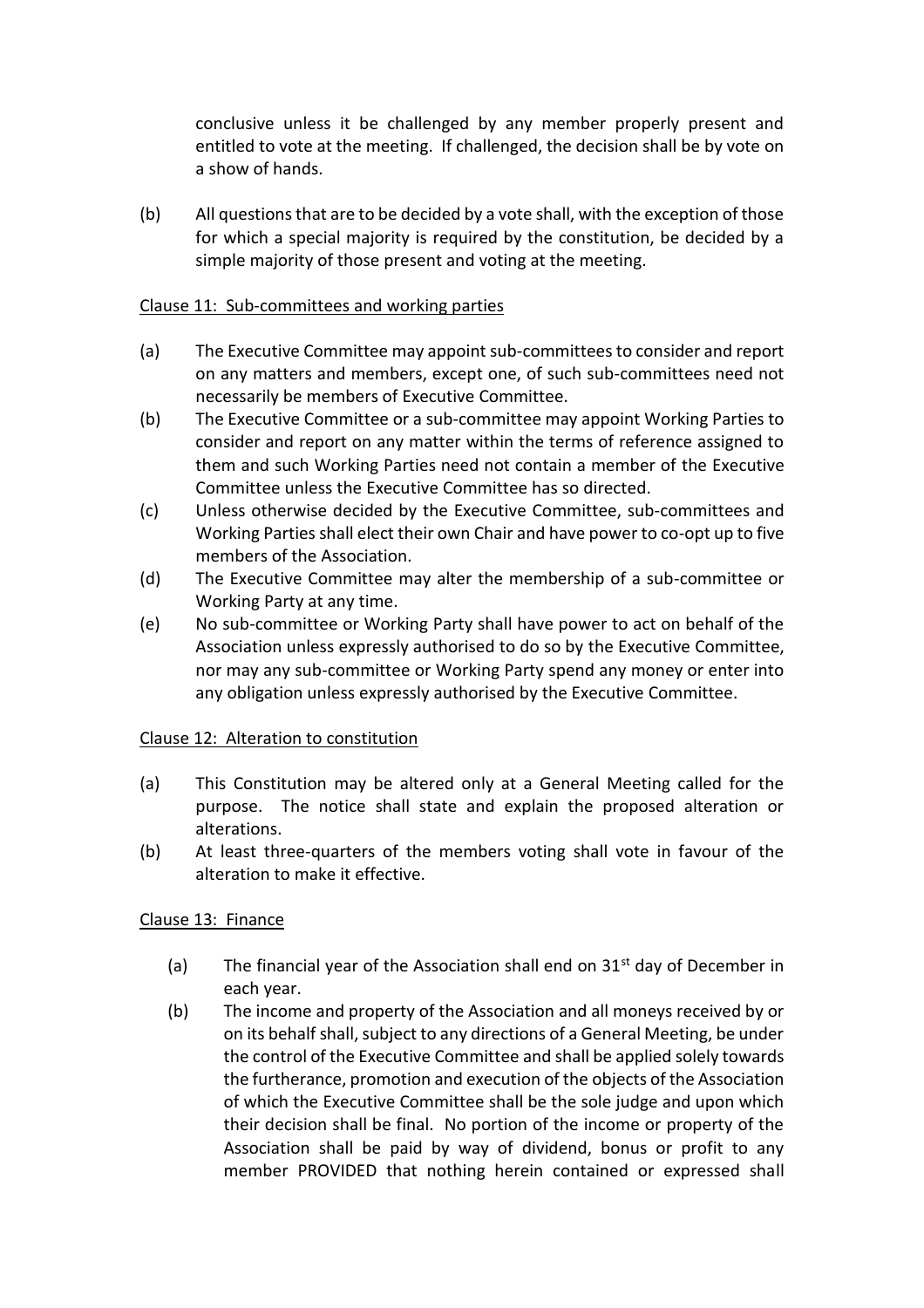prevent the payment in good faith of remuneration, or expenses to any Officers, member or servant of the Association or other person or persons for services actually rendered by him or them to the Association nor for the payment of any grant, scholarship, bursary or like payment for research purposes set out in Clauses 2 and 3 of this Constitution.

- (c) All moneys payable to the Association shall be received by the Treasurer or such other Officers or such banks as shall be appointed by Committee to receive same. All funds of the Association shall (unless invested) be deposited in a bank account in the name of the Association and no sums shall be withdrawn except by order signed by such person or persons as the Executive Committee shall direct. Any money not required for immediate use may be invested by the Executive Committee or a subcommittee thereof.
- (d) The Executive Committee or a sub-committee thereof shall cause true accounts to be kept of receipts, expenditures, assets, liabilities and credits and debits of the Association and shall place before the members at each Annual General Meeting a properly audited account and balance sheet made up to the end of the previous financial year.
- (e) Reasonable office travelling and subsistence expenses incurred by or about the Association's business by its Officers or any person authorised by the Executive Committee may be paid by the Association. All claims must be sent to the Treasurer and he may require such information in regard thereto as he or Committee may think fit.

#### Clause 14: Property of the Association

- (a) The Association may receive or disclaim property of any nature whether or not it is subject to any express conditions or trusts. The Association may purchase or otherwise acquire and hold property of any nature and may sell, lease, mortgage or otherwise deal with the same. Any property belonging to the Association may be held in the name of not more than four or less than two Trustees who may be appointed or dismissed by the Executive Committee which shall have power to fill any vacancy. Such property may be held in the name of a limited company established by and under the control of the Association. The Executive Committee shall also have power to appoint a Trust Corporation to act as sole Trustee or as one amongst other Trustees as hereinbefore provided and in such case the Trust Corporation may be paid its usual fees.
- (b) Such investments may be in or upon such stocks, shares, funds, securities, investments and property, real or personal, freehold or leasehold in any part of the world upon such terms and conditions as the Executive Committee shall in its absolute discretion think fit and in all respects as if the Executive Committee were the sole beneficial owners thereof. The Executive Committee or a sub-committee may from time to time direct the Trustee to sell, vary and/or transfer such investments and property.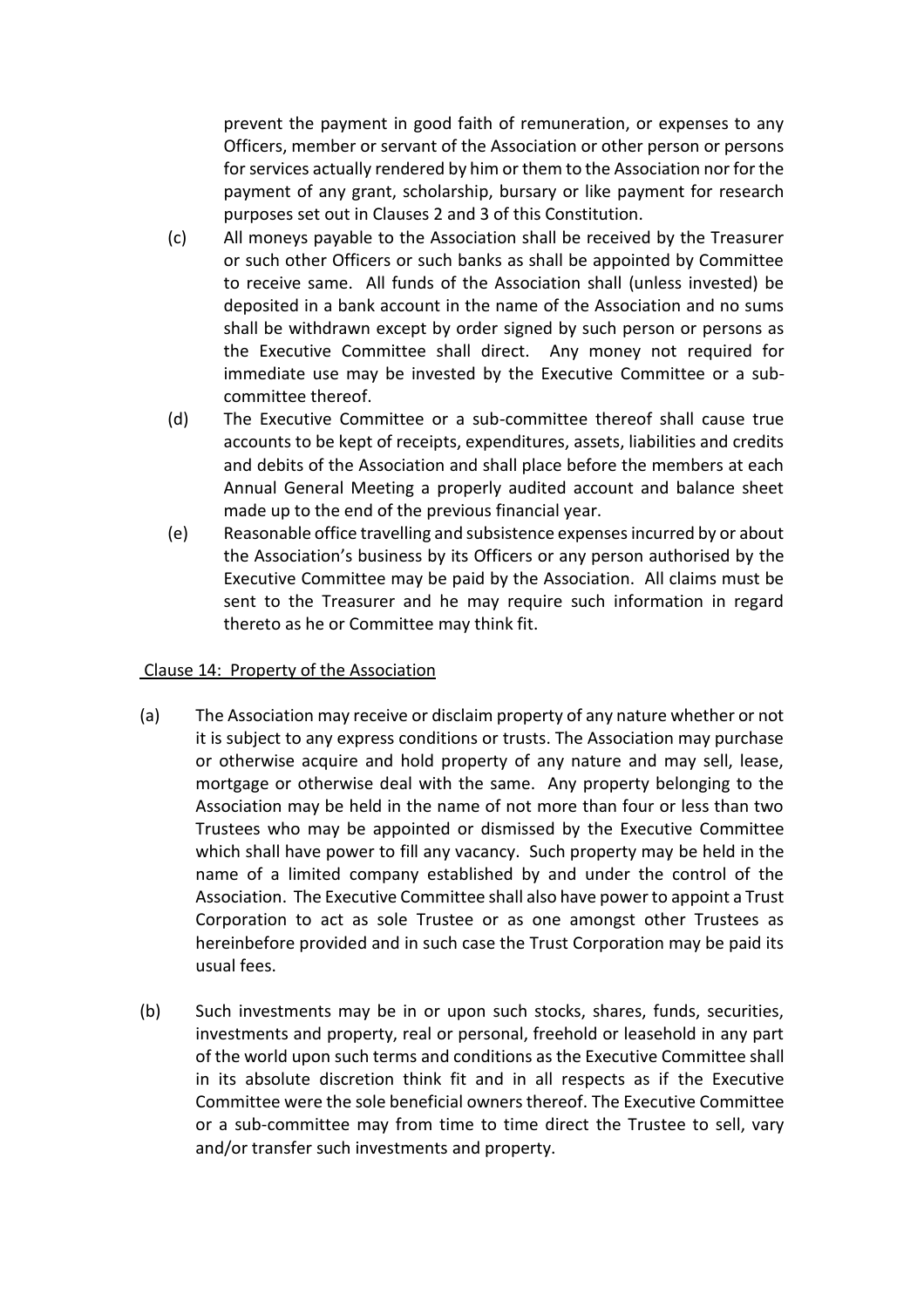- (c) The Executive Committee or a sub-committee may deal with the said investments as if they were the sole beneficial owners thereof and without prejudice to the generality of this power may borrow for the general purposes of the Association such sums as may be required and may charge the payment of the sum upon any property of the Association and the Trustees shall give effect to any decision of the Executive Committee about such loan or loans.
- (d) The Trustees shall on the instruction of the Executive Committee and not otherwise take part in legal proceedings either in the name of the Association or in the name of the Trustees or otherwise on behalf of the Association as may be necessary.
- (e) The Trustees shall in all respects act as required by the Executive Committee recorded in a Minute signed by the Secretary of which such Minute shall be conclusive evidence of the Executive Committee's decision.
- (f) The Trustees shall be indemnified by the Association for and against any liability, costs, expenses and payments whatsoever which they have properly incurred or which have been made by them in relation to or which otherwise relate directly or indirectly to the performance of the functions of a Trustee of the Association.

# Clause 15: Notices

Accidental omission to give notice of a meeting to, or non-receipt of a notice of a meeting by any member, shall not invalidate any proceedings or resolutions at any meeting of the Association or Executive Committee or sub-committee or Working Party.

# Clause 16: Dissolution

- (a) A motion to dissolve the Association may be made only at a General Meeting and to effect a dissolution at least eight tenths of the members voting at the meeting or by ballot if one is called shall vote in favour of dissolution.
- (b) If a motion to dissolve is carried, the Association's surplus funds, property and assets (if any) shall be disposed of for such purposes in connection with the Objects of the Association as the members may at the said General Meeting decide or, failing any decision, as may be decided by the Charity Commissioners to the intent that no member shall receive any of the funds, property or assets by virtue of their membership.

# Clause 17: Records or minutes

- (a) Records shall be taken and minutes kept in such form as the Executive Committee may direct of all General Meetings, of Executive Committee, subcommittee and Working Party meetings and the minutes of any such meeting shall be confirmed and agreed by the Chair of the next subsequent meeting and when so confirmed and signed shall be conclusive.
- (b) A resolution in writing signed and agreed to by all members of the Executive Committee available at the time shall be as valid and effectual as if it had been